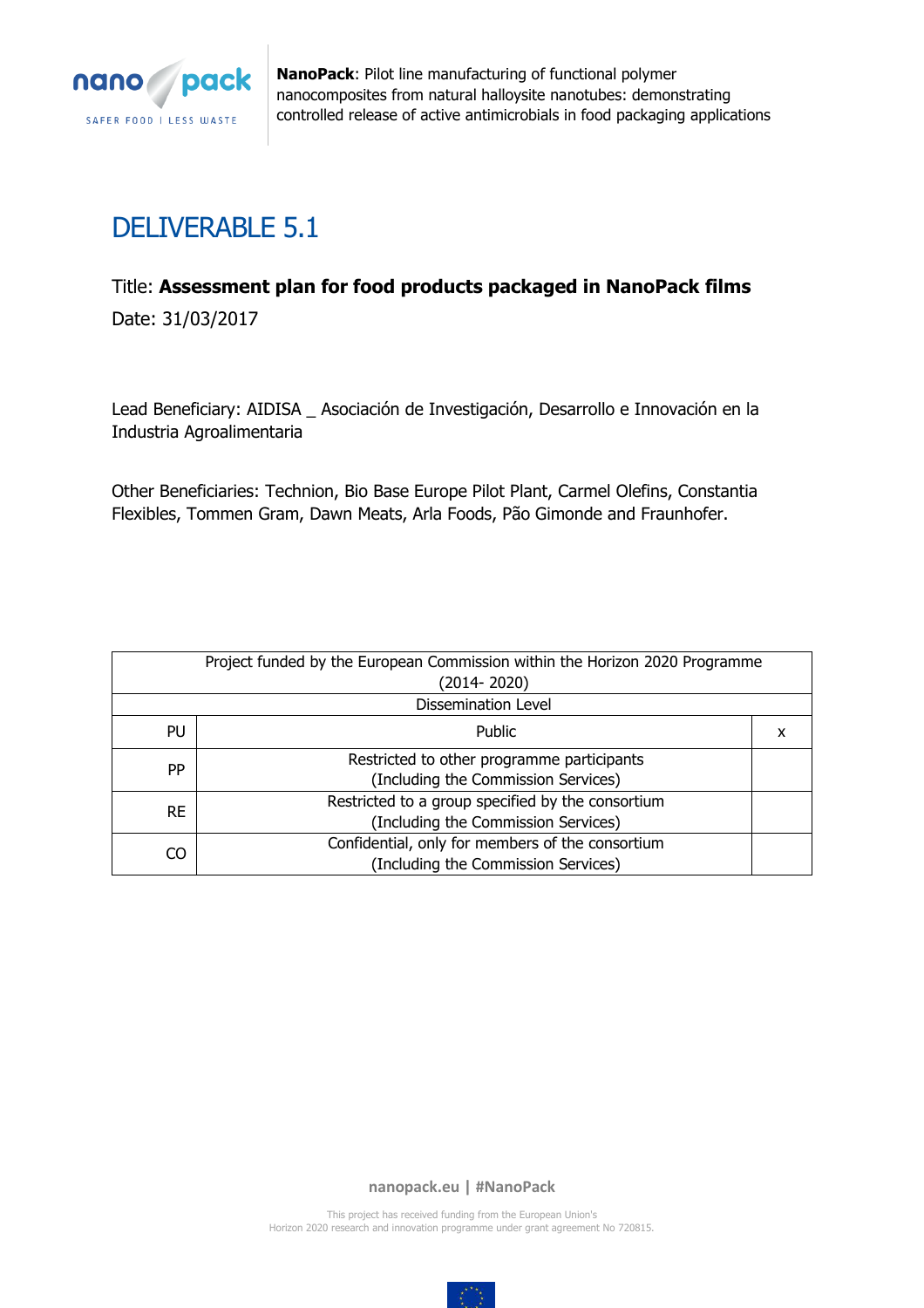

#### **Document information**

#### **Additional author(s) and contributing partners**

| <b>Name</b> | <b>Organisation</b> |
|-------------|---------------------|
|             |                     |
|             |                     |

#### **Document Change Log**

| <b>Version</b> | <b>Date</b> | <b>Comments</b>                                                                    |  |
|----------------|-------------|------------------------------------------------------------------------------------|--|
| v0.1           | 01/03/2017  | First draft of document                                                            |  |
| v0.2           | 15/03/2017  | Revised version based on the comments of Naday Nitzan and Ester<br>Segal, Technion |  |
| v1.0           |             | First final version, approved by Executive Board, (will be) submitted to<br>EC.    |  |
| V1.1           |             | First draft based upon first final version                                         |  |
| v2.0           | 27/03/2017  | Second final version, approved by Executive Board, (will be) submitted<br>to EC.   |  |

#### **Document Distribution Log**

| <b>Version</b>   | <b>Date</b> | Distributed to                 |
|------------------|-------------|--------------------------------|
| v0.1             | 01/03/2017  | Management team & WP5 partners |
| V <sub>0.2</sub> |             | $27/03/2017$ WG confirmation   |
|                  |             |                                |

#### **Verification and approval**

|                                              | <b>Name</b>      | <b>Date</b> |
|----------------------------------------------|------------------|-------------|
| Verification Final Draft by WP leader        | Elisa Valderrama | 23/03/2017  |
| Approval Final Deliverable by<br>coordinator | Ester Segal      |             |

**nanopack.eu | #NanoPack**

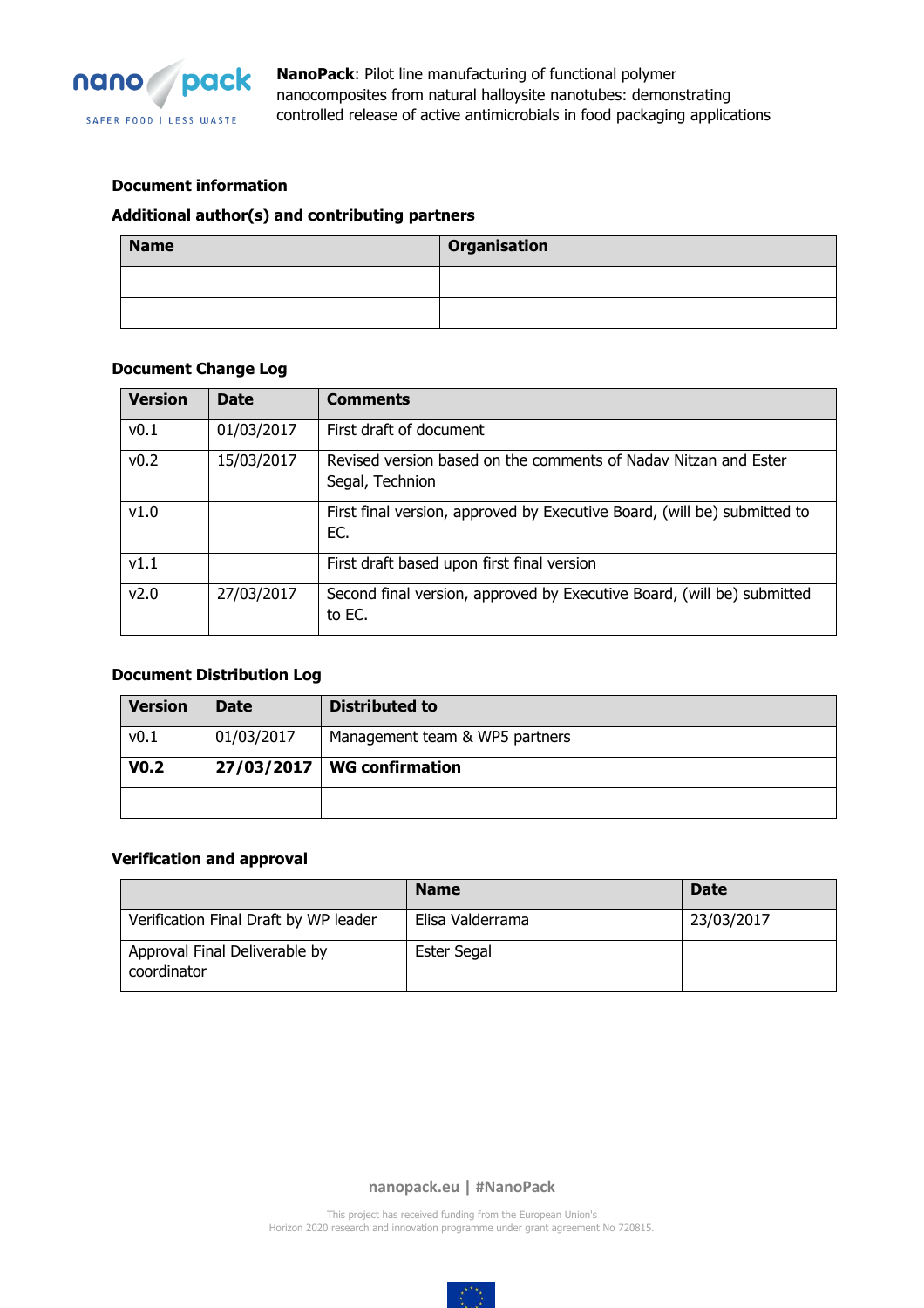

# **Table of Contents**

| 1. |                                                                                                          |
|----|----------------------------------------------------------------------------------------------------------|
| 2. |                                                                                                          |
| 3. |                                                                                                          |
|    |                                                                                                          |
|    |                                                                                                          |
|    |                                                                                                          |
|    |                                                                                                          |
| 4. | Pilot run IV - Industrial Process: three food types packed in bioactive packaging 9                      |
|    |                                                                                                          |
| 1. | Protocol for testing antibacterial activity of plastic by inhibition of <i>L. innocua</i> development in |
|    |                                                                                                          |
|    |                                                                                                          |
| 2. | Protocol for testing antibacterial activity of plastic by inhibition of E. coli development in liquid    |
|    |                                                                                                          |
|    |                                                                                                          |
| 3. | Protocol for testing antibacterial activity of plastic by inhibition of bacterial development by         |
|    |                                                                                                          |
|    |                                                                                                          |
| 4. | Protocol for testing antibacterial activity of plastic by inhibition of fungi by micro-atmosphere on     |
|    |                                                                                                          |
|    |                                                                                                          |
| 5. | Protocol for testing antibacterial activity of plastic by inhibition of L. innocua development by        |
|    |                                                                                                          |
|    |                                                                                                          |
| 6. | Protocol for testing antibacterial activity of plastic by inhibition of E. coli development by micro-    |
|    |                                                                                                          |
|    |                                                                                                          |

#### nanopack.eu | #NanoPack

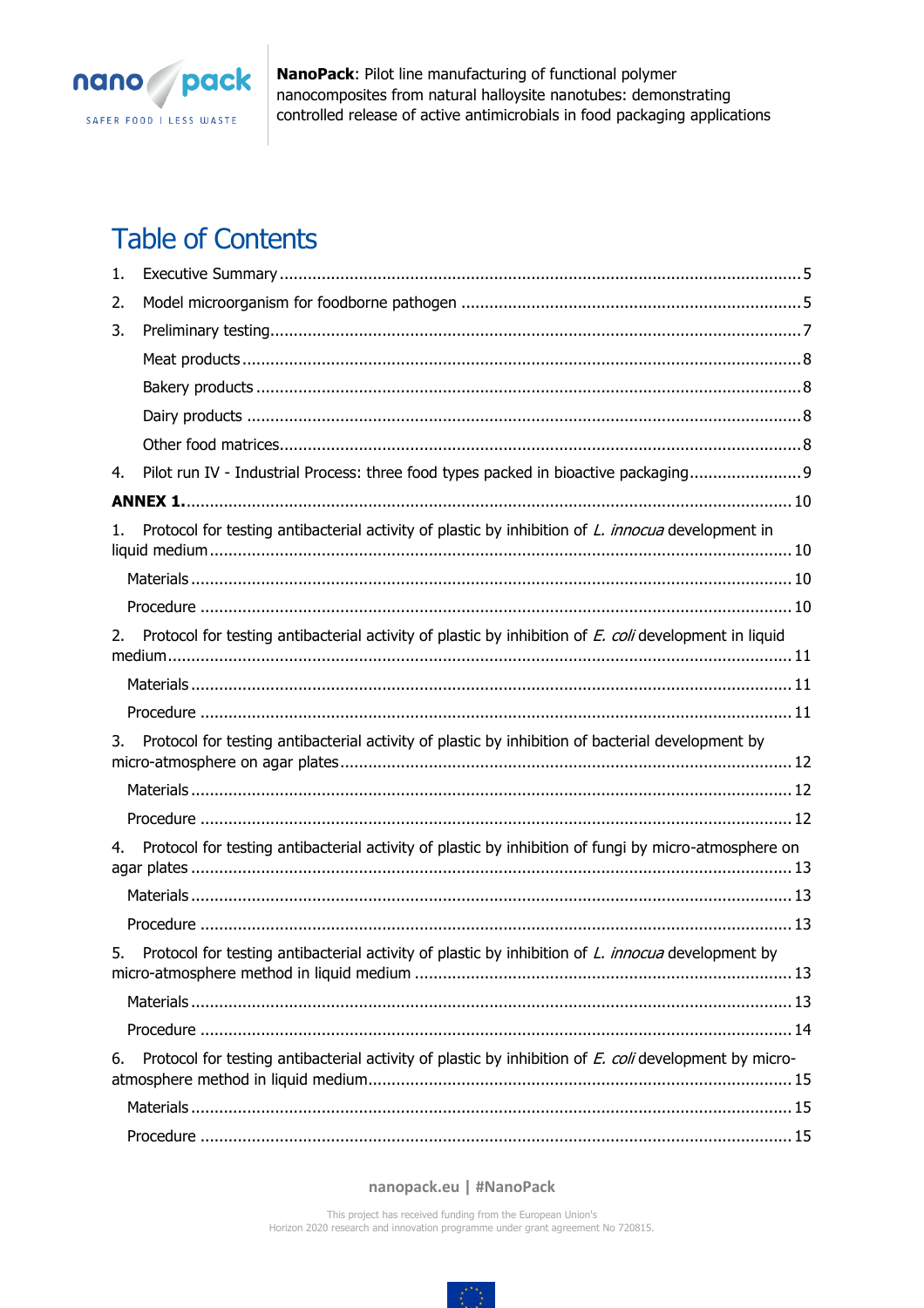

| 7. Protocol for testing antibacterial activity of plastic by inhibition of bacterial development on agar |  |
|----------------------------------------------------------------------------------------------------------|--|
|                                                                                                          |  |
|                                                                                                          |  |
|                                                                                                          |  |

**nanopack.eu | #NanoPack**

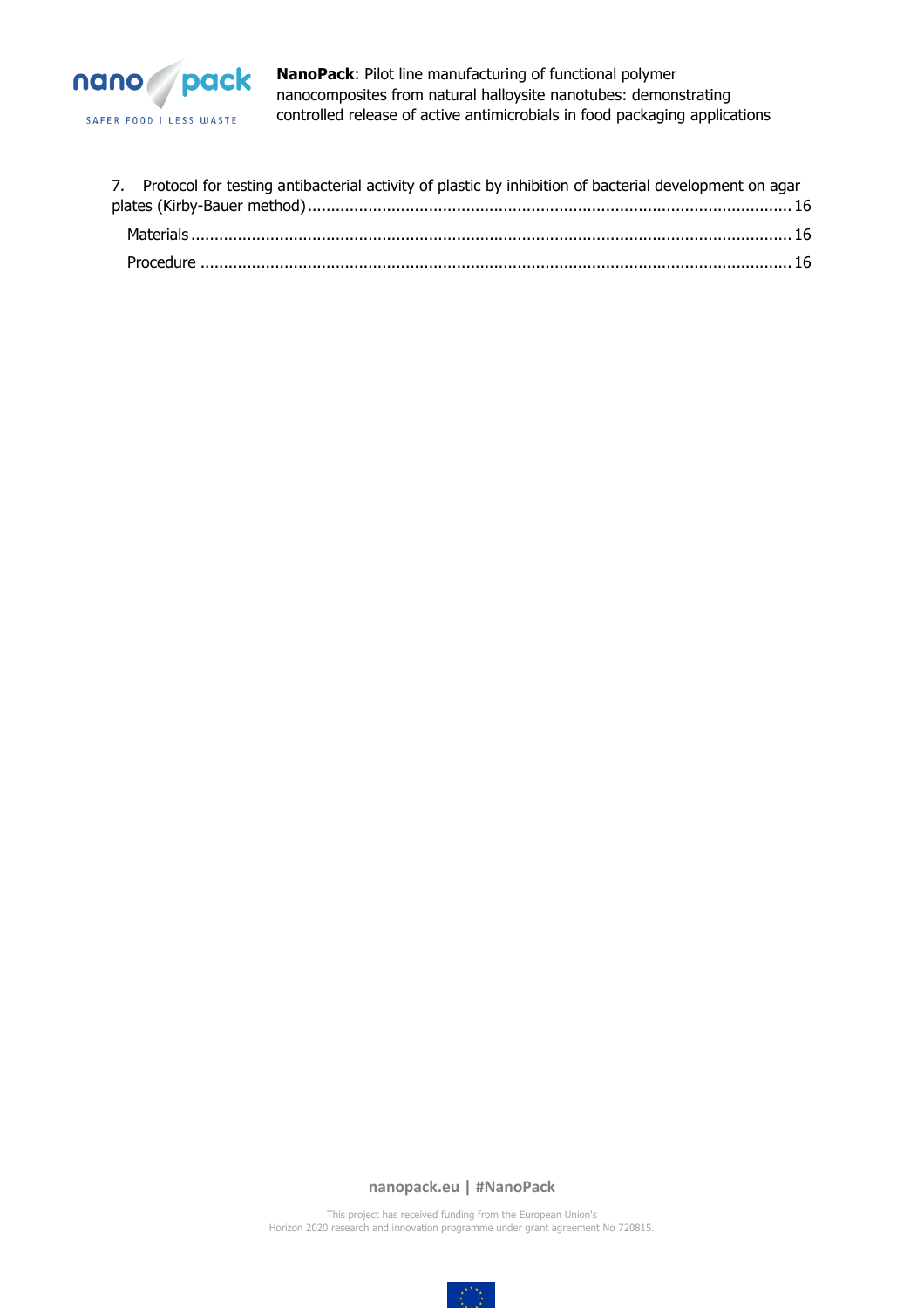

## <span id="page-4-0"></span>1. Executive Summary

NanoPack will develop and demonstrate a solution for extending food shelf life by using novel antimicrobial surfaces, applied in active food packaging products. It will develop, scale up and run pilot lines in operational industrial environments to manufacture antimicrobial polymer films that are commercially feasible and accepted by retailers and consumers alike.

To fully achieve these goals, an assessment plan for testing and characterizing the antimicrobial activity of NanoPack films has been designed. This plan specifies the microorganisms (both bacteria and fungi) that will be used as well the relevant food matrices.

## <span id="page-4-1"></span>2. Model microorganism for foodborne pathogen

Packaging conditions heavily influence the growth of spoilage microorganisms that are naturally present in the food product and play a role in selecting microbial species. For this reason, the model microorganisms to be used in the project should represent the common foodborne pathogens present, as this will affect the antimicrobial characterization of all developed materials.

Thanks to the cooperation between technical and industrial partners, the target microorganisms have been identified and selected. The choice of microorganisms is based on the following considerations:

1. Types of food to be packaged following the consortium's partners and needs.

2. Complying with proper safety considerations, as NanoPack trials will be based on relevant EU legislation and Food Safety Authorities guidelines.

The chosen model microorganisms will be used for all antimicrobial tests throughout the project duration. Initially, antibacterial activity of the different samples will be evaluated using the **Kirby-Bauer technique.** The assessment will record the zone of bacterial inhibition around the circumference of a polymeric sample disc.

In addition, quantitative growth in liquid media will be studied using **the Japanese standard** (JIS Z 2801: 2000 "Antimicrobial products – test for antimicrobial activity and efficacy").

To investigate whether the antimicrobial activity of studied samples can be achieved without a direct contact (i.e., in headspace) between a polymeric film and the model microorganism, **the micro atmosphere test** will be employed. This technique relies on enclosing microorganisms and polymeric specimens in a sterile container without a direct contact between them (e.g., inoculating agar in a Petri dish with a microorganism and attaching a polymer film to the lid of the Petri dish). The antimicrobial activity of the studied films can then be the represented as a zone of bacterial inhibition (in case of bacteria) or through kinetics of fungal colony growth (in case of fungi). Detailed protocols of these assays are attached as Appendix 1 to this report.

These antimicrobial assays will be utilized by the TECHNION for testing antimicrobial activity of polymer films. These assays will be also followed by all other partners, who wish to reproduce the results or carryout additional studies.

**nanopack.eu | #NanoPack**

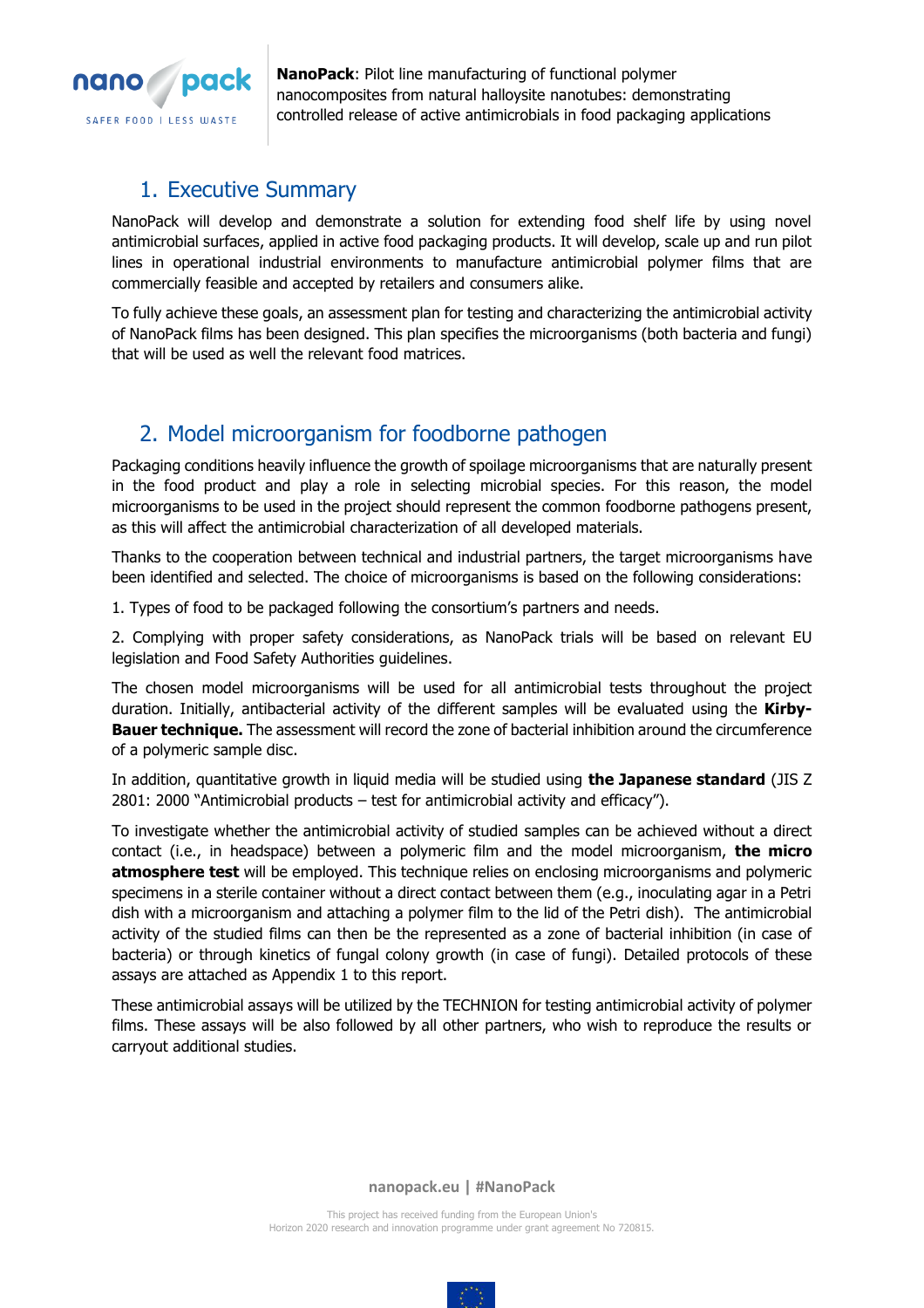

| <b>Food product</b> | Target microorganisms in the<br>development phase | Target microorganisms in the<br>optimization phase |
|---------------------|---------------------------------------------------|----------------------------------------------------|
|                     | <b>Gram negative:</b>                             | Aerobic colony count                               |
|                     | Escherichia coli                                  | <b>Gram negative:</b>                              |
|                     |                                                   | Pseudomonas                                        |
|                     |                                                   | Enterobacteriaceae                                 |
|                     | <b>Gram positive:</b>                             | Salmonella                                         |
| <b>Meat product</b> | Listeria innocua                                  | Escherichia coli                                   |
|                     |                                                   | <b>Gram positive:</b>                              |
|                     |                                                   | Lactobacillus                                      |
|                     |                                                   | Staphylococcus aureus                              |
|                     |                                                   | Listeria                                           |
|                     |                                                   | <b>Yeast &amp; Molds</b>                           |
|                     |                                                   |                                                    |
|                     | <b>Molds</b>                                      | <b>Molds</b>                                       |
| <b>Bread</b>        | Penicillium                                       | Aspergillus                                        |
|                     |                                                   | Penicillium                                        |
|                     |                                                   |                                                    |
|                     | <b>Gram negative:</b>                             | <b>Gram negative:</b>                              |
|                     | Escherichia coli                                  | Enterobacteriaceae                                 |
| <b>Cheese</b>       |                                                   | Salmonella                                         |
|                     | <b>Gram positive:</b>                             | <b>Gram positive:</b>                              |
|                     | Listeria innocua                                  | Staphylococcus aureus                              |
|                     |                                                   |                                                    |
|                     | Gram negative:                                    |                                                    |
| <b>Fresh Salmon</b> | Escherichia coli                                  |                                                    |

Table 1. The selection of the target microorganisms

#### **nanopack.eu | #NanoPack**

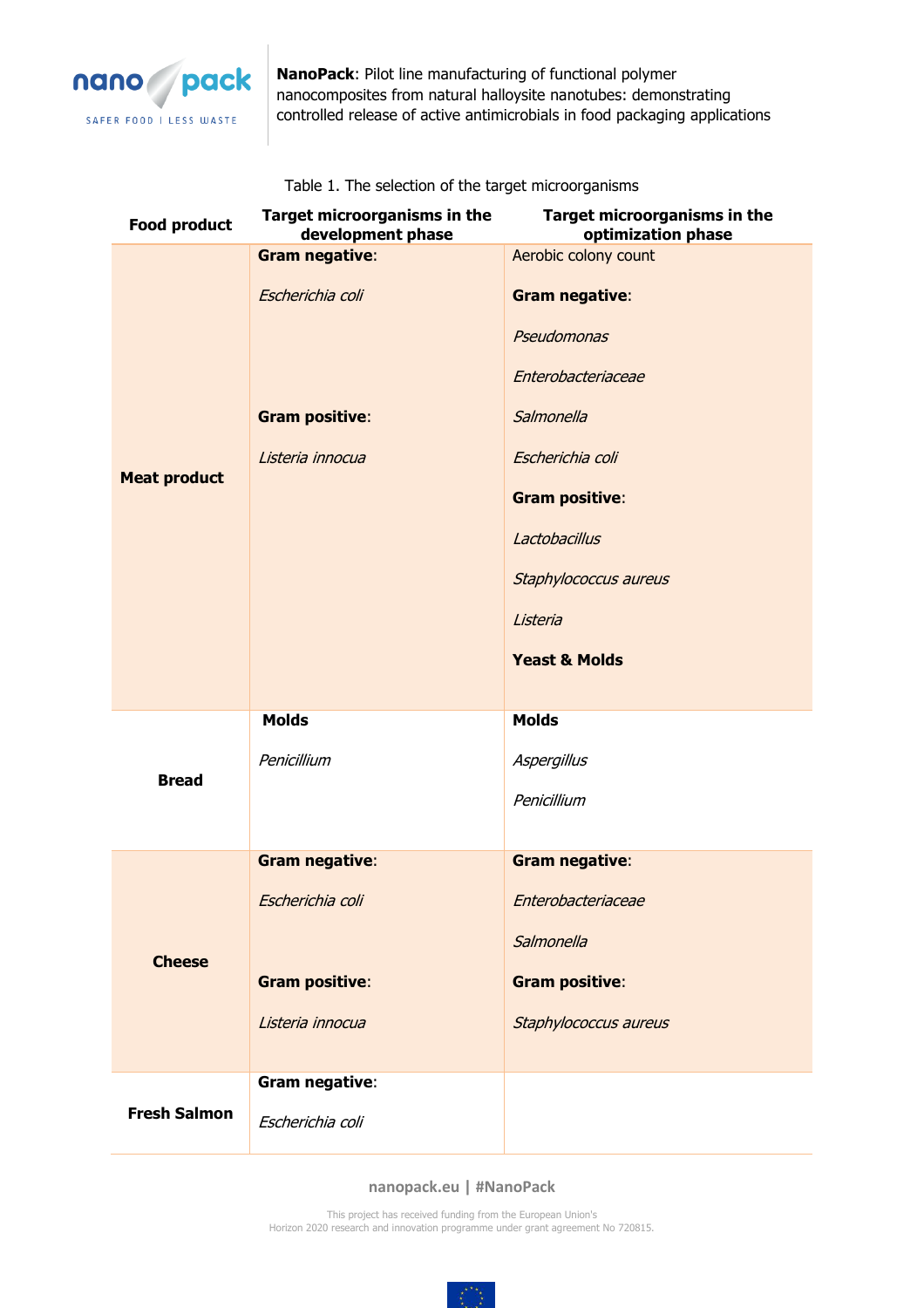

|     | <b>Gram positive:</b> |  |
|-----|-----------------------|--|
|     | Listeria innocua      |  |
|     | <b>Gram negative:</b> |  |
| F&V | Escherichia coli      |  |
|     | <b>Gram positive:</b> |  |
|     | Listeria innocua      |  |

By using *E.coli* & *Listeria* as target microorganisms in the development phase, we could assess the efficiency of the antimicrobials against Gram+ and Gram- bacteria. E. coli has been included, since it is similar to *Salmonella* (with respect to cell structure), but easier to handle (e.g. in the Japanese standard test).

## <span id="page-6-0"></span>3. Preliminary testing

Preliminary testing of existing lab-scale packaging material on several food products by each food producer will be done to determine the best candidate food items, best packaging types and proper environment for maximum benefit with NanoPack packaging compared with control. The preliminary testing protocols will be developed at the pilot plants of CTIC-CITA, where small batches of food products will be tested.

The shelf life of the food products is limited by either microbiological or sensory degradation. These two factors will be monitored by microbiological and organoleptic testing over the products shelf life to ensure product safety.

### • **Microbiological assays:**

To understand the growth profile or inhibition of significantly high risk pathogens over the proposed storage life. Inoculated and analysed in CTIC-CITA laboratory to understand the growth parameters of specific pathogenic bacteria of interest for the food product.

### • **Physicochemical assays:**

CTIC-CITA will carry out product characterization analysis (quality) based on the main physicochemical characteristics: colour, texture, pH, water activity (aw).

### • **Sensorial analysis:**

To assess the duration in which the product is acceptable organoleptically, and to analyse whether an interaction between the packaging material and the food composition has taken place or not, tests will be conducted by CTIC-CITA technician using a trained panel of assessors. The panel will evaluate each product using qualitative and quantitative descriptive tests (QDA). The differences between tested products vs. control will be evaluated statistically.

**nanopack.eu | #NanoPack**

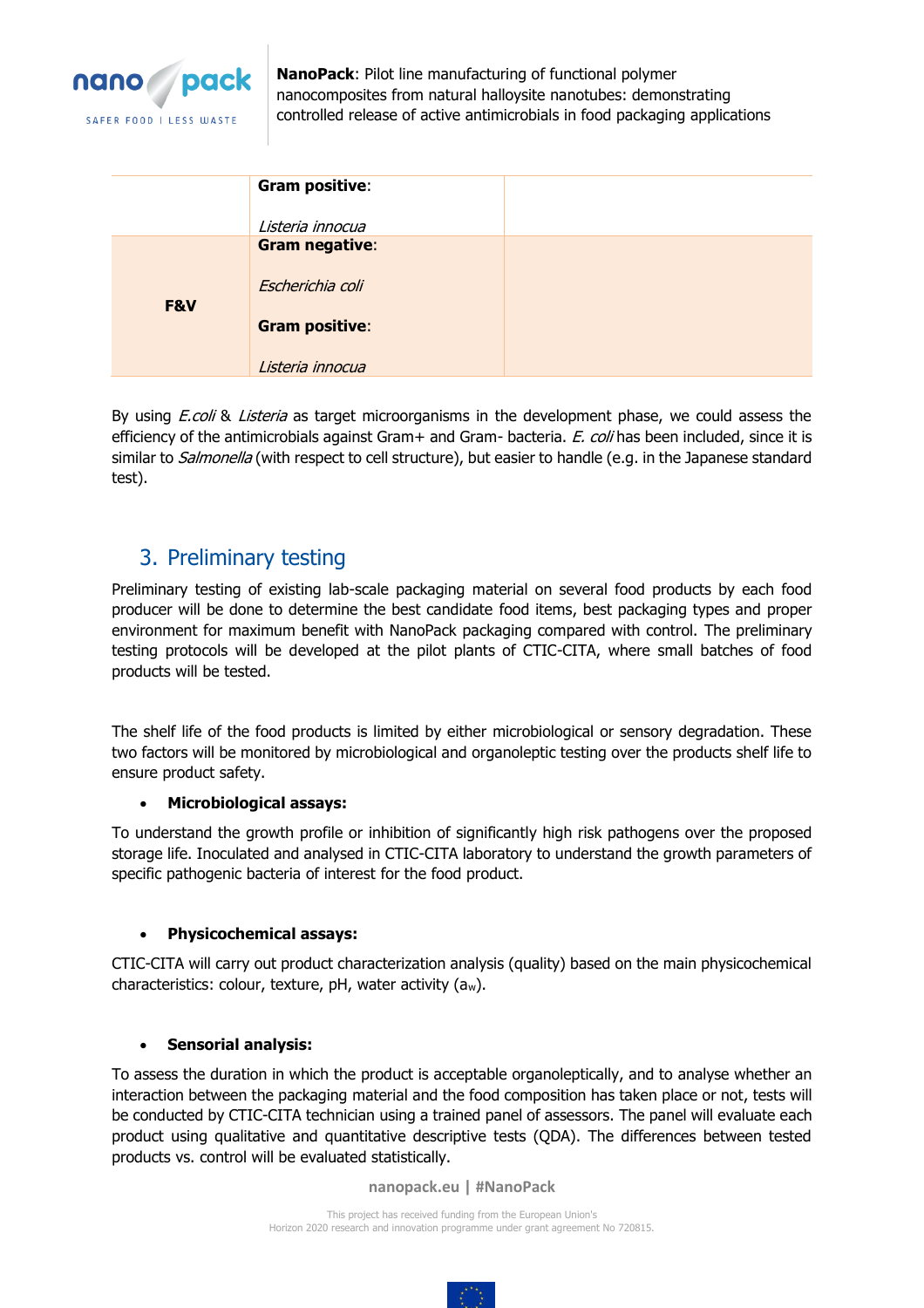

In these preliminary studies, 3 samples of each selected food product will be packaged in antimicrobial film produced by Technion and Carmel in a collaborative work at a lab scale.

#### <span id="page-7-0"></span>Meat products

**Dawn Meats** supplies a quality range of beef and lamb carcase and primal cuts throughout different brands. Their products are packaged and presented in a range of different styles and packaging formats, ensuring attractive presentation and prolonged shelf life.

Two basic types of meat that will be tested in NanoPack films are:

- Whole muscle: striploin steaks  $\rightarrow$  in vacuum / skin packaged.
- Comminuted muscle: minced  $\rightarrow$  in MAP (modified atmosphere packaging).

Meat samples will be packed using NanoPack films containing bioactive agents. At the same time (as a control experiment), the same food products will be packaged with standard packaging material. Thus, the shelf life assessment for both 'NanoPack Samples' and 'standard samples' will be evaluated and statistically analyzed.

### <span id="page-7-1"></span>Bakery products

**Pão de Gimonde** is a Portuguese SME bakery that links tradition and innovation in their product line. The products baked by Pão de Gimonde are mainly typical of the North-eastern region of Portugal, namely wheat bread, rye bread and 'Folar Transmontano' (a traditional bread to which pieces of rawcured meat sausages are added). Pão de Gimonde's main customers are retail outlets such as supermarkets, small shops and markets in Lisbon, Oporto and throughout the region of Minho.

The company market share is based on wheat bread, rye bread and 'Folar Transmontano', therefore these products will be tested during the NanoPack project. This selection is not only based on the replicability in other companies with similar types of bread, but also the market share.

During the preliminary testing, wheat bread and rye bread are going to be tested in NanoPack film, and for comparison, the same food products will be packaged with standard packaging material. Thus, the shelf life in both 'NanoPack Samples' and 'standard samples' will be evaluated.

### <span id="page-7-2"></span>Dairy products

**Arla Foods** is an international dairy company, with a wide range of dairy products of highest quality. Arla Cream Cheese is produced from natural ingredients and is characterized by its distinct fresh taste, therefore this food product will tested during NanoPack project.

Cream cheese will be packed using NanoPack films containing bioactive agents, and for comparison, the same food product will be packaged with standard packaging material. Thus, the shelf life in both 'NanoPack Samples' and 'standard samples' will be evaluated.

### <span id="page-7-3"></span>Other food matrices

**CTIC-CITA** will also test other food matrices in NanoPack developed films. Thus, attained results will be used for the business plan.

**nanopack.eu | #NanoPack**

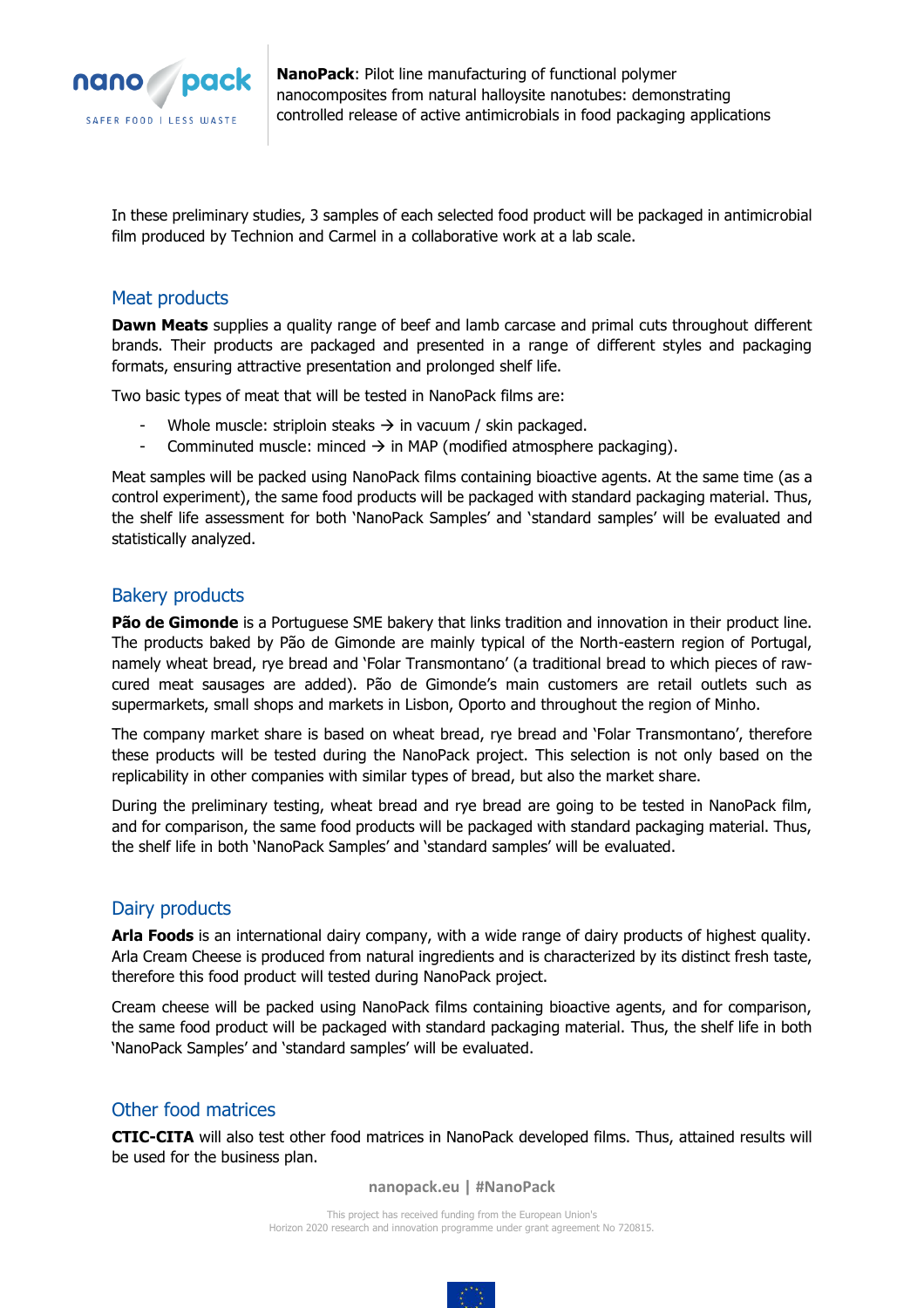

Following the interest of some of NanoPack partners, the products which will be tested are:

- Fresh Salmon  $\rightarrow$  Tommen Gram actually commercializes fresh salmon in MAP and vacuum packaging. Potentially by using NanoPack films, the company will be able to increase their exportation value.
- Fresh produce → minimally processed fruits and vegetables (e.g., salads).

Furthermore, the results of the preliminary studies will be used to for rational selection of the food products and the packaging specifications for the pilot studies.

## <span id="page-8-0"></span>4. Pilot run IV - Industrial Process: three food types packed in bioactive packaging

A product assessment plan will be defined and agreed upon by the food companies that will be demonstrating the use of NanoPack active packaging within their existing food production facilities. This plan will address both the preliminary studies and pilot runs (Pilot IV).

Key indicators of success, benchmarks for comparison and parameters to measure benefits of packaging will be defined. For example, organoleptic profile of food products, days on 'shelf' with limited microbial growth, and effects on specific natural microbiota of the food product.

The migration of the essential oils and other constituents from the packaging into the packaged food matrix during the shelf life period will be determined by Fraunhofer IVV (WP 6). These tests will be conducted at various time intervals during the food shelf life and compliance with European foodcontact regulations will be assessed. Furthermore, the depth of EO penetration in solid foods will be examined. Simultaneously, the microbial growth and the effect on sensory properties during storage in the NanoPack packaging will be tested. The correlation of EO migration with food quality and microbial development will elucidate the anti-microbial effect.

The conditions under which NanoPack films display an optimal microbial reduction will be determined. All the results of the pilot studies will be combined with results of WP6 – toxicity, safety and compliance with EU standards/regulation, as well as, with WP7- LCA, cost benefit analysis and social life cycle. Jointly, these assessments are expected to provide a good indication of commercial potential.

**nanopack.eu | #NanoPack**

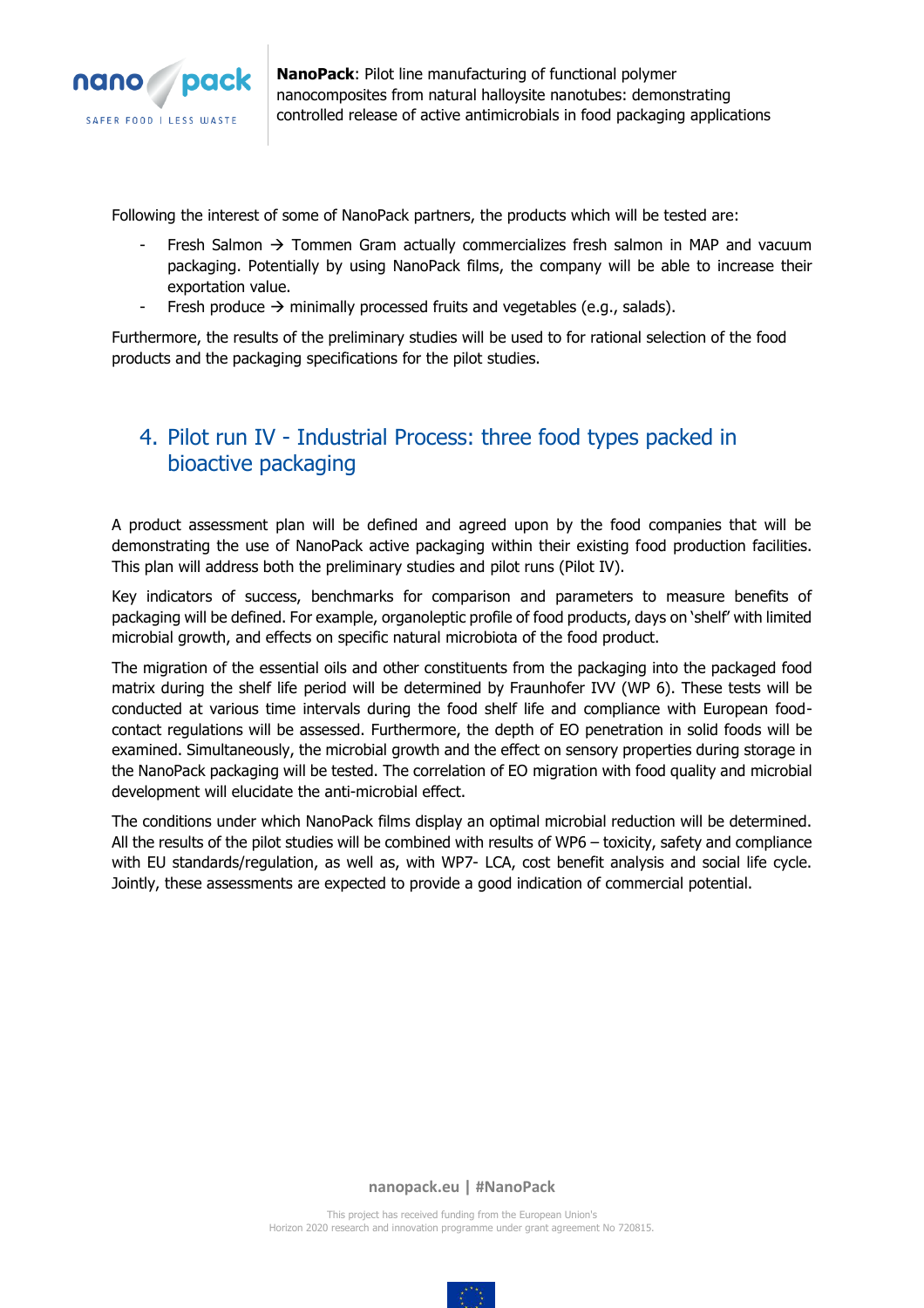

# <span id="page-9-0"></span>**ANNEX 1.**

# <span id="page-9-1"></span>1. Protocol for testing antibacterial activity of plastic by inhibition of L. innocua development in liquid medium

## <span id="page-9-2"></span>**Materials**

- **Reference strain** Gram positive bacteria Listeria innocua ATCC 33090
- **Growth medium -** Brain heart infusion (BHI) media (Difco, cat No. 237500). For the preparation of agar plates (BHI agar), bacto-agar (15 g/L) is added to the BHI medium.

## <span id="page-9-3"></span>Procedure

- 1. Incubate L. innocua (from a -80°C stock) in 3 ml BHI medium at 37°C under agitation of 250 rpm for 16-20 hr (starter).
- 2. Dilute the starter culture using BH to obtain 3 ml culture at 0.1 O.D.
- 3. Incubate at 37°C under agitation (250 rpm) until the culture reaches O.D 0.3 (logarithmic culture; 10<sup>8</sup> CFU/ml).
- 4. Dilute the culture to 1:100 in NB.
- 5. Add the tested film (disc of **1.2 cm** diameter) into wells (in a 24 well plate) containing 1 ml culture in diluted NB. The plate contains reference wells as followed: NB 1:100 medium, NB 1:100 medium  $+$  L. innocua.
- 6. Incubate for 22-24 hr at 37°C under agitation (100 rpm).
- 7. Transfer 200 µl from each of the 24 wells (samples) into the first column of 96 wells plate
- 8. Perform a 7 tenfold  $(10^{-7})$  serial dilution for each sample by transferring 20 µl from each well into 180 µl diluted (1:100) NB in the 96 wells plate.
- 9. Drop test transferring 10 µl from each sample (including the non-diluted samples at first line) in duplicates onto BHI agar plate and incubate over night at 37°C.
- 10. Counting bacterial colonies in the drops (L. innocua in NB 1:100 medium without film should give  $10^{6-7}$  CFU/ml).

Counting bacterial colonies in the drops. The obtained reduction levels will be designated as follows:

#### **nanopack.eu | #NanoPack**

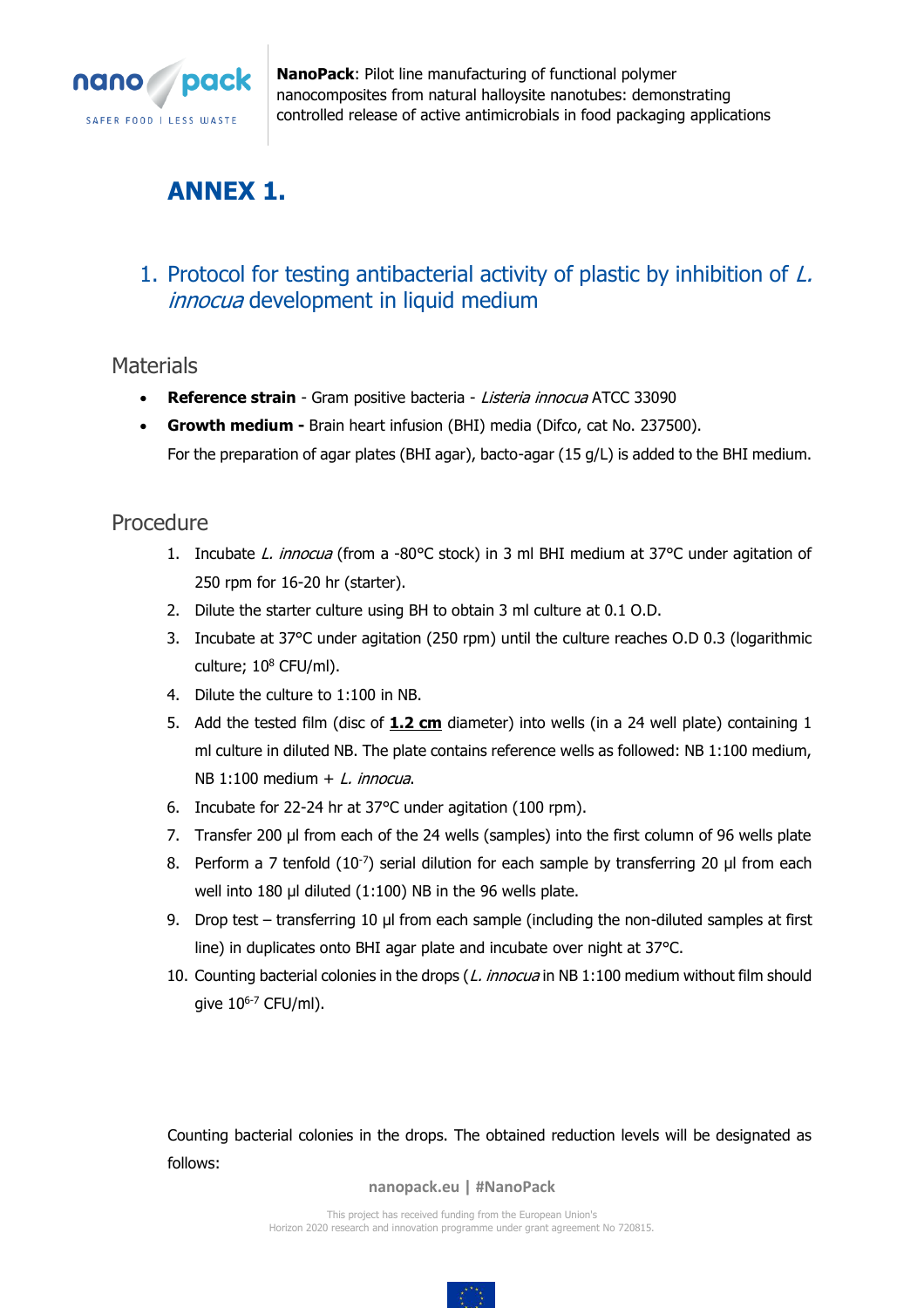

| <b>Reduction</b>              | <b>Designation of reduction</b><br>level | <b>Meaning of</b><br>designation |
|-------------------------------|------------------------------------------|----------------------------------|
| $10^{6/7}$ in all experiments | VH                                       | Very high                        |
| $10^{6} - 10^{7}$             | Н                                        | High                             |
| $10^{3} - 10^{5}$             | м                                        | Medium                           |
| $10^{1} - 10^{2}$             |                                          | Low                              |
| 10 <sup>0</sup>               | No                                       | No reduction                     |

# <span id="page-10-0"></span>2. Protocol for testing antibacterial activity of plastic by inhibition of E. coli development in liquid medium

## <span id="page-10-1"></span>**Materials**

- **Reference strain** Gram negative bacteria *E.coli* ATCC 8739 (based on ISO 22196)
- **Growth medium for E. coli -** NB (Fluka; cat No. 70149). For the preparation of agar plates (NA), bacto-agar (Becton Dickinson 15 g/L) is added to the NB medium.

## <span id="page-10-2"></span>Procedure

- 1. Dilute the starter culture using NB to obtain 3 ml culture in 0.1 O.D.
- 2. Incubate at 37°C under agitation (250 rpm) until the culture reaches O.D 0.6 (logarithmic culture =  $10^8$  cfu/ml).
- 3. Dilute the culture with NB  $(1:100)$  to obtain  $10<sup>4</sup>$  cfu/ml culture.
- 4. Add the film saple to be tested (disc of **1.2 cm** diameter) into wells (in a 24 well plate) containing 1 ml culture in 1:100 diluted NB.
- 5. As a reference, bacterial count of NB 1:100/NB 1:300 medium  $+ E.$  coli is performed (as described below at 6-9) giving 10<sup>4</sup> cfu/ml.
- 6. Incubate for 22-24 hr at 37°C under agitation (100 rpm).
- 7. Transfer 200 µl from each of the 24 wells (sample) into wells of the first column of 96 wells plate
- 8. Perform a 6 ten-fold  $(10^{-6})$  dilution for each sample by transferring 20  $\mu$ l from each well into 180 µl 1:100 NB in the 96 well plate.

**nanopack.eu | #NanoPack**

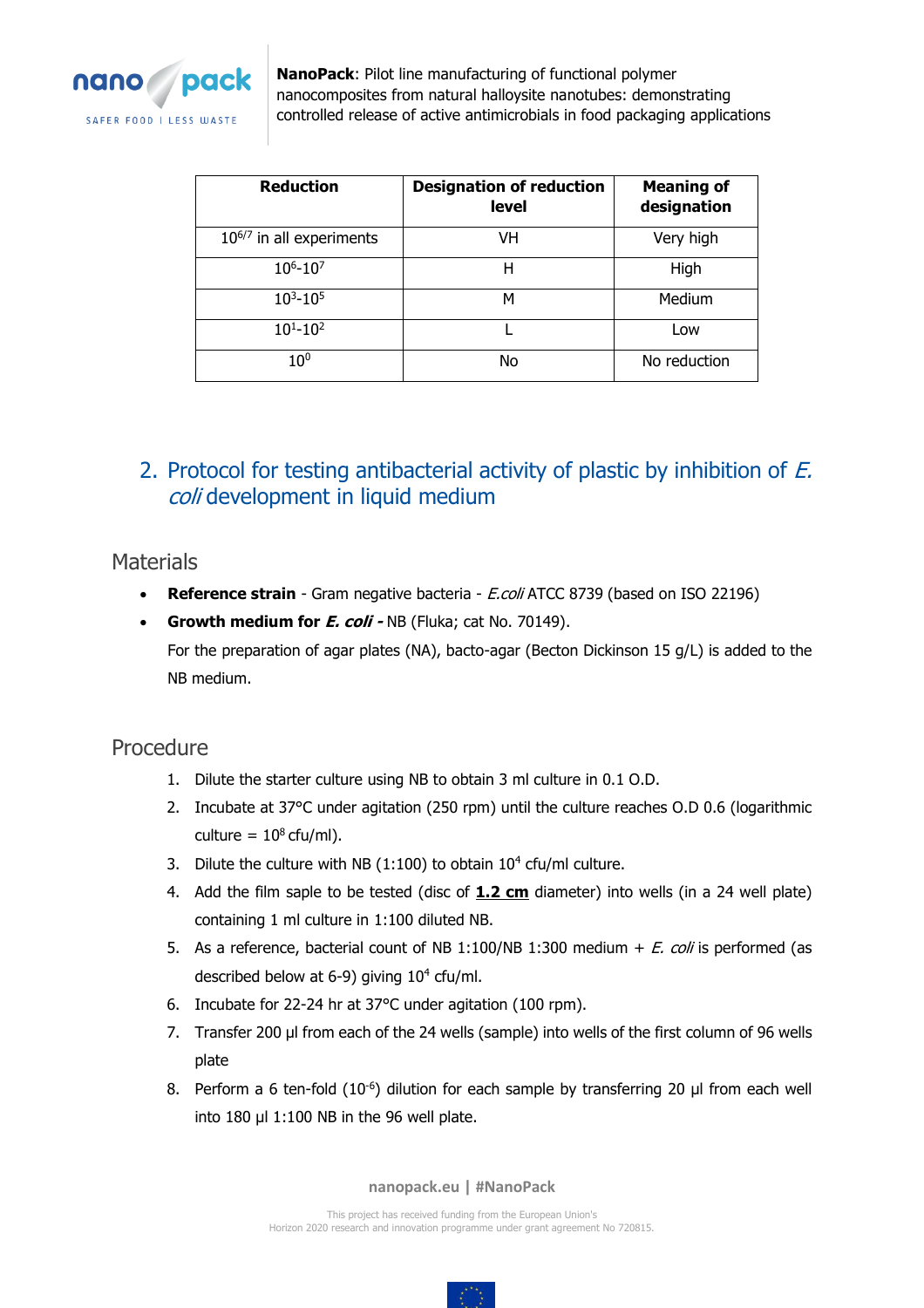

9. Drop test – transfer 10  $\mu$ l from each sample (including the non-diluted samples at first column) in duplicates onto NB plate and incubate over night at 37°C.

Counting bacterial colonies in the drops. The obtained reduction levels will be designated as follows:

| <b>Reduction</b>         | <b>Designation of reduction</b><br><b>level</b> | <b>Meaning of</b><br>designation |
|--------------------------|-------------------------------------------------|----------------------------------|
| $107$ in all experiments | VH                                              | Very high                        |
| $10^{6} - 10^{7}$        | н                                               | High                             |
| $10^3 - 10^5$            | м                                               | Medium                           |
| $10^{1} - 10^{2}$        |                                                 | Low                              |
| $10^{0}$                 | No                                              | No reduction                     |

# <span id="page-11-0"></span>3. Protocol for testing antibacterial activity of plastic by inhibition of bacterial development by micro-atmosphere on agar plates

## <span id="page-11-1"></span>**Materials**

- Reference strain Gram negative bacteria \_ E.coli ATCC 8739 (based on ISO 22196)
- **Growth medium** for *E. coli* NB (Fluka; cat No. 70149). For the preparation of agar plates (Nutrient Agar, NA), bacto-agar (Becton Dickinson 15 g/L) is added to the Nutrient Broth (NB) medium.
- Reference strain Gram positive bacteria \_ Listeria innocua ATCC 33090
- **Growth medium -** Brain heart infusion (BHI) media (Difco, cat No. 237500). For the preparation of agar plates (BHI agar), bacto-agar (15 g/L) is added to the BHI medium.

## <span id="page-11-2"></span>Procedure

- 1. Culture bacteria on relevant nutritional agar plates.
- 2. Incubate at 37°C O.N (overnight; 18h).
- 3. Transfer one colony of bacteria from plate to 5 ml of relevant nutritional medium
- 4. Incubate over night at 37°C + agitation at 150 rpm.
- 5. Spread 100 µl of the culture (bacterial cells at stationary phase overnight culture, 3.7  $\times$ 10<sup>8</sup> cfu/ml) in selected dilutions or as is on appropriate agar plates.
- 6. The suggested concentration is  $3.7 \times 10^6$  cfu/ml that is 1:100 dilution of the overnight culture in Saline solution.

**nanopack.eu | #NanoPack**

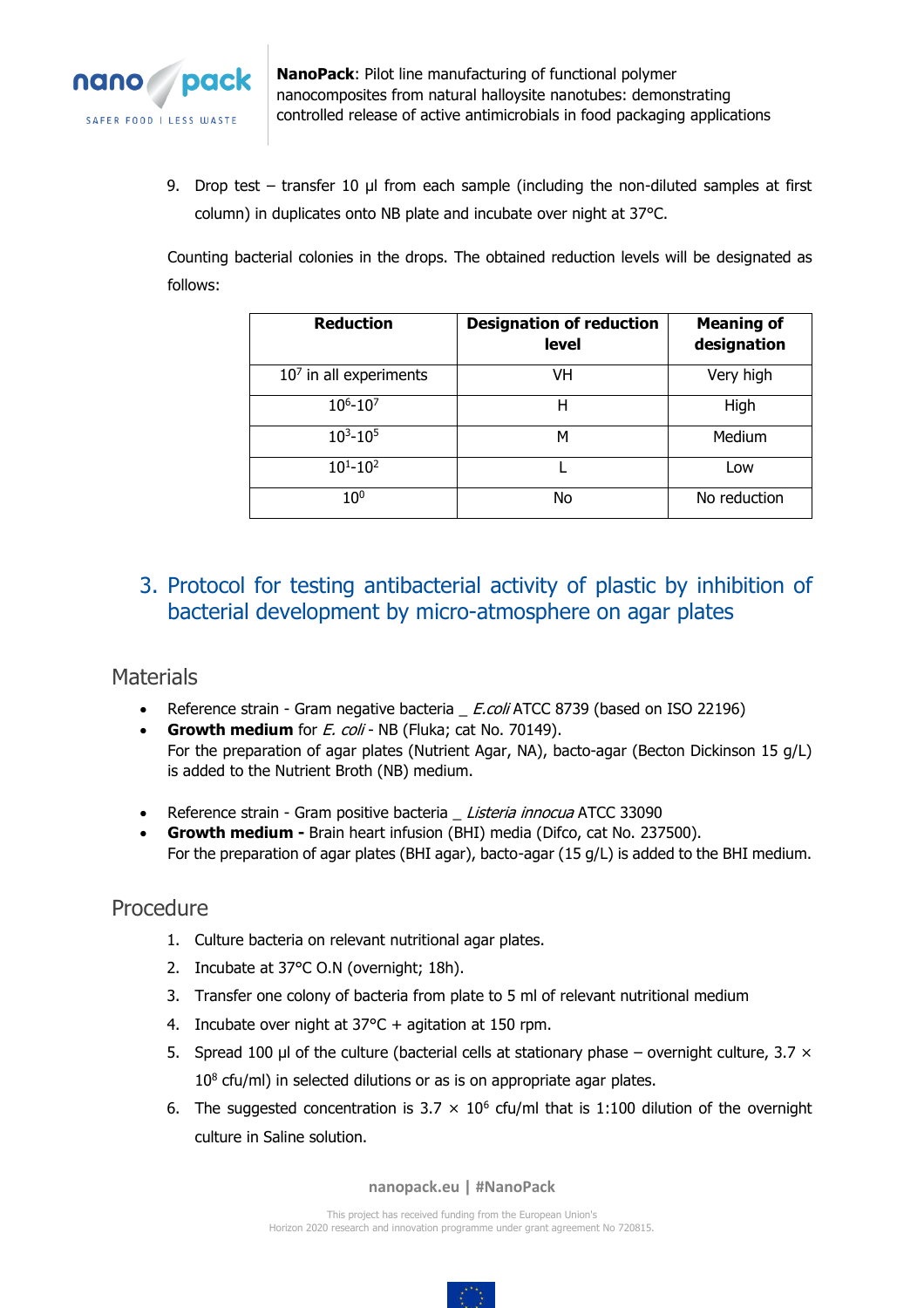

- 7. Attach the tested film disc (6-7 cm in diameter) to the lid of the Petri dish. Test film vs. control film in 3 replications each.
- 8. Incubate for 18h (Overnight) at 37°C.
- 9. Observe clear zone under the investigated polymer films and compare it to reference films

# <span id="page-12-0"></span>4. Protocol for testing antibacterial activity of plastic by inhibition of fungi by micro-atmosphere on agar plates

## <span id="page-12-1"></span>**Materials**

- Reference microorganism Penicillium spp
- **Growth medium:** Potato Dextrose Agar (PDA, Difco cat No. 213400).

## <span id="page-12-2"></span>Procedure

- 1. Grow spores of Penicillium spp. on PDA plates in the dark at 25  $^{\circ}$ C for one week.
- 2. Harvest the spores and suspend in 5 mL of 0.85% (w/v) saline solution to obtain a conidial spore suspension (CSS) at a concentration of  $10^6$  conidia / ml.
- 3. Attach the tested film disc (6-7 cm in diameter) to the center of the Petri dish lid.
- 4. Needle-inoculate ( $\sim$ 20 µl) the PDA (1%) with the CSS at center of the Petri dish.
- 5. Close the Petri dishes and seal tightly with Parafilm™.
- 6. Incubate in inverted position for 7 days at 25 °C in the dark.
- 7. Monitor the radial growth perpendicularly every 2 days, by measuring the colony diameter.
- 8. Plot the colony diameter on time and calculate the linear growth rate (Kr; linear regression slop).
- 9. Calculate % growth inhibition to control using the equation:  $\{(Kr \text{ control} - Kr \text{ sample}) / Kr \text{ control}\}^*100.$
- 10. All tests should be conducted in triplicates.

# <span id="page-12-3"></span>5. Protocol for testing antibacterial activity of plastic by inhibition of L. innocua development by micro-atmosphere method in liquid medium

<span id="page-12-4"></span>**Materials** 

• **Reference strain** - Gram positive bacteria - Listeria innocua ATCC 33090

#### **nanopack.eu | #NanoPack**

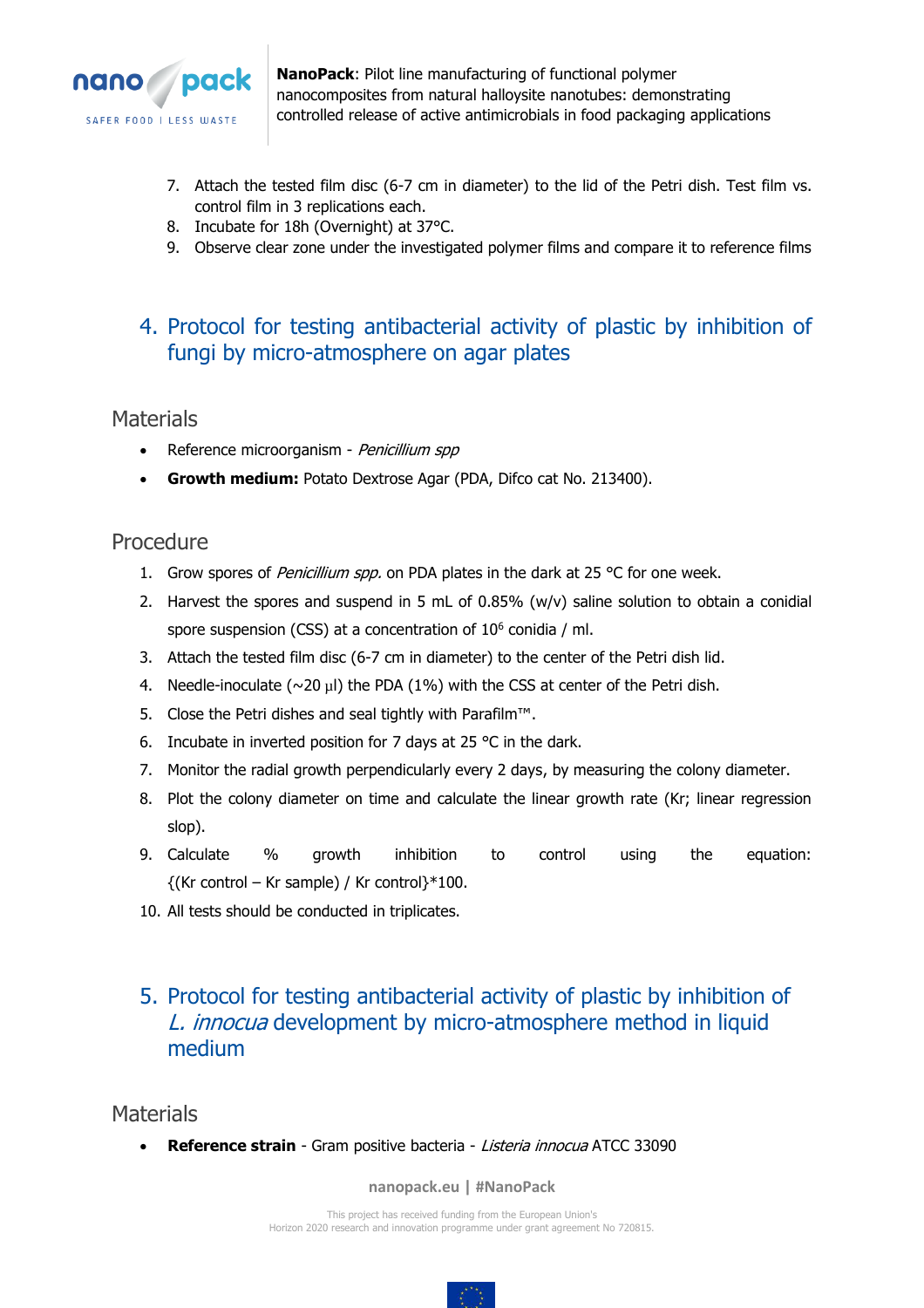

• **Growth medium -** Brain heart infusion media (Difco, cat No. 237500).

For the preparation of agar plates (BHI agar), bacto-agar (15 gr/lit) is added to the BHI medium.

## <span id="page-13-0"></span>Procedure

- 1. Incubation of L. innocua (from a -80°C stock) in 3 ml BHI medium at 37°C under agitation of 250 rpm for 16-20 hr (starter).
- 2. Dilution of the starter culture using BHI medium to obtain a 3 ml culture of 0.1 O.D.
- 3. Incubation at 37°C under agitation of 250 rpm until the culture reaches O.D 0.6 (logarithmic culture).
- 4. Diluting the culture into BHI 1% to obtain a  $10<sup>5</sup>$  cfu/ml culture.
- 5. Adding the tested film on top of 2 wells (the film is in a size sufficient to cover the area of 2 wells) in a 6-well plate, so there is no direct contact between the film and the bacterial solution. Each well contains 3 ml culture in a diluted BHI. Due to the evaporation of the oil, each plate contains only one type of film while the rest of the wells are being filed with an equivalent volume of water (i.e. 3 ml). Each experiment contains 2 controls as follows: BHI 1% medium, BHI 1% medium + L. innocua.
- 6. Incubation for 22-24 hr at 37°C under agitation (100 rpm).
- 7. Transferring 200 µl from each of the tested wells (sample) into the wells of the first line in a 96-well plate.
- 8. Performing a 7 tenfold dilution from each sample by transferring 20 µl from each well into 180 µl BHI 1% in the second line and from the second to the third and so on and so forth.
- 9. Drop test transferring 10 µl from each sample (including the undiluted samples at the first line) in duplicates into NA plates and incubating them at 37°C O.N.
- 10. Counting bacterial colonies developed in the drops.

The obtained reduction levels will be designated as follows:

| <b>Reduction</b>         | <b>Designation of reduction</b><br><b>level</b> | <b>Meaning of</b><br>designation |
|--------------------------|-------------------------------------------------|----------------------------------|
| $107$ in all experiments | VH                                              | Very high                        |
| $10^{6} - 10^{7}$        | н                                               | High                             |
| $10^{3} - 10^{5}$        | м                                               | Medium                           |
| $10^{1} - 10^{2}$        |                                                 | Low                              |
| 10 <sup>0</sup>          | No                                              | No reduction                     |

#### **nanopack.eu | #NanoPack**

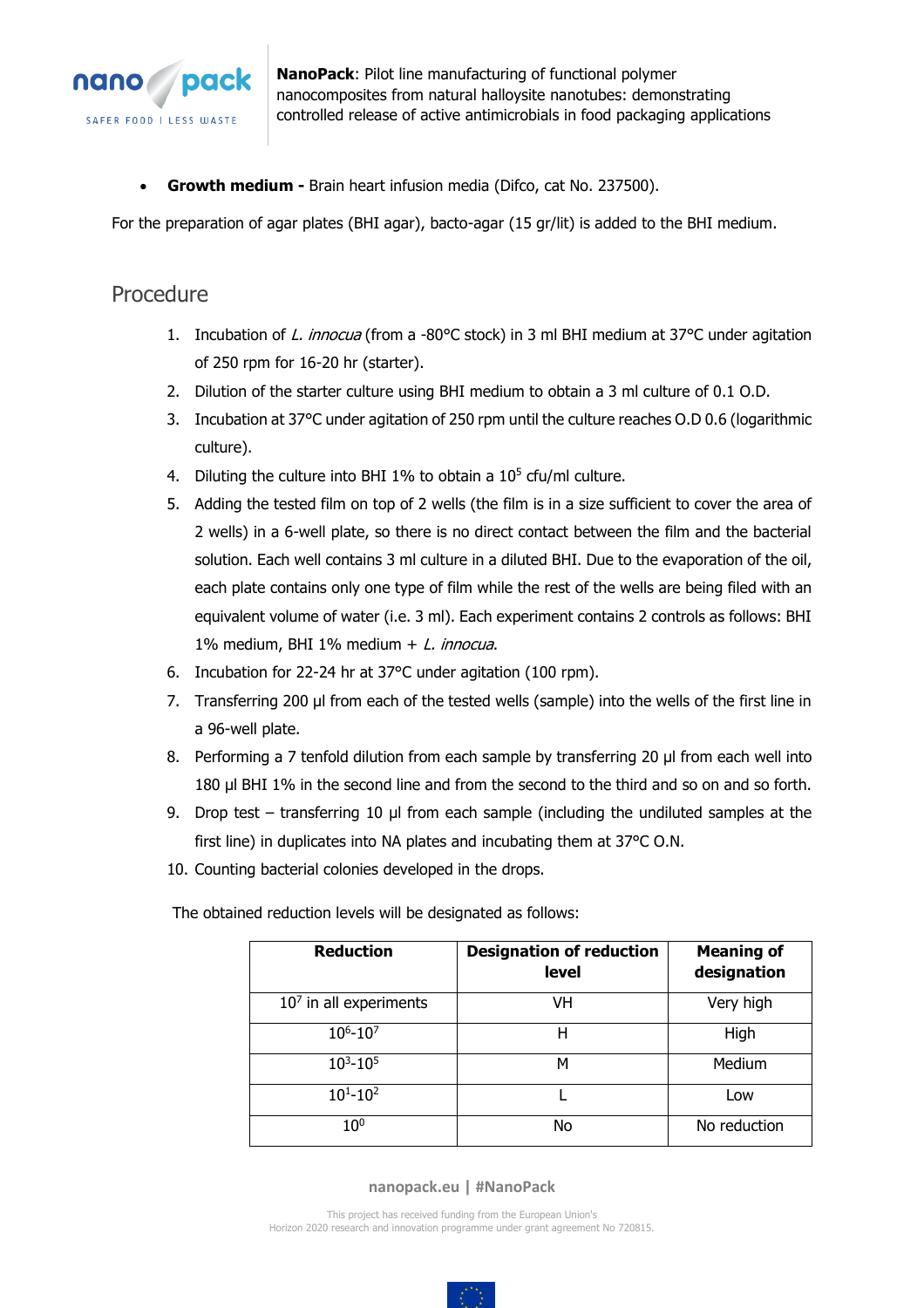

# <span id="page-14-0"></span>6. Protocol for testing antibacterial activity of plastic by inhibition of E. coli development by micro-atmosphere method in liquid medium

<span id="page-14-1"></span>**Materials** 

- **Reference strain** Gram negative bacteria E.coli ATCC 8739 (based on ISO 22196)
- **Growth medium for E. coli -** NB (Fluka; cat No. 70149)**.**

For the preparation of agar plates (NA), bacto-agar (Becton Dickinson 15 g/lL) is added to the NB medium.

## <span id="page-14-2"></span>Procedure

- 1. Incubation of *E. coli* (from a -80°C stock) in 3 ml NB medium at 37°C under agitation of 250 rpm for 16-20 hr (starter).
- 2. Dilution of the starter culture using NB medium to obtain a 3 ml culture of 0.1 O.D.
- 3. Incubation at 37°C under agitation of 250 rpm until the culture reaches O.D 0.6 (logarithmic culture).
- 4. Diluting the culture into NB  $1\%$  to obtain a  $10<sup>5</sup>$  cfu/ml culture.
- 5. Adding the tested film on top of 2 wells (the film is in a size sufficient to cover the area of 2 wells) in a 6-well plate, so there is no direct contact between the film and the bacterial solution. Each well contains 3 ml culture in a diluted NB. Due to the evaporation of the oil, each plate contains only one type of film while the rest of the wells are being filed with an equivalent volume of water (i.e. 3 ml). Each experiment contains 2 controls as follows: NB 1% medium, NB 1% medium  $+ E.$  coli.
- 6. Incubation for 22-24 hr at 37°C under agitation (100 rpm).
- 7. Transferring 200 µl from each of the tested wells (sample) into the wells of the first line in a 96-well plate.
- 8. Performing a 7 tenfold dilution from each sample by transferring 20 µl from each well into 180 µl NB 1% in the second line and from the second to the third and so on and so forth.
- 9. Drop test transferring 10 µl from each sample (including the undiluted samples at the first line) in duplicates into NA plates and incubating them at 37°C O.N.
- 10. Counting bacterial colonies developed in the drops.

**nanopack.eu | #NanoPack**

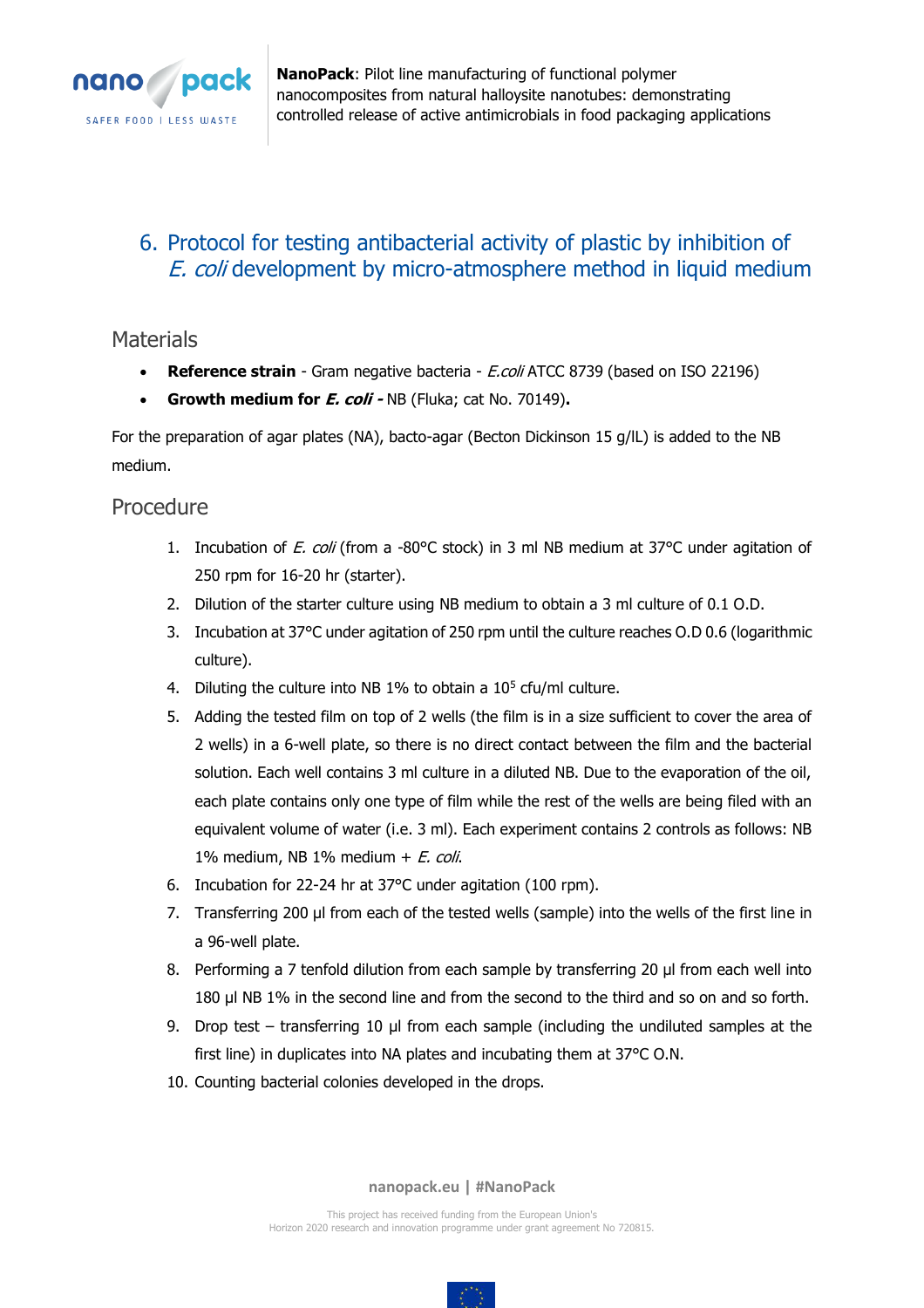

The obtained reduction levels will be designated as follows:

| <b>Reduction</b>         | <b>Designation of reduction</b><br><b>level</b> | <b>Meaning of</b><br>designation |
|--------------------------|-------------------------------------------------|----------------------------------|
| $107$ in all experiments | VH                                              | Very high                        |
| $10^{6} - 10^{7}$        | н                                               | High                             |
| $10^3 - 10^5$            | м                                               | Medium                           |
| $10^{1} - 10^{2}$        |                                                 | Low                              |
| 10 <sup>0</sup>          | No                                              | No reduction                     |

# <span id="page-15-0"></span>7. Protocol for testing antibacterial activity of plastic by inhibition of bacterial development on agar plates (Kirby-Bauer method)

## <span id="page-15-1"></span>**Materials**

- **Reference strain** Gram negative bacteria E.coli ATCC 8739 (based on ISO 22196)
- **Growth medium for E. coli -** NB (Fluka; cat No. 70149)**.** For the preparation of agar plates (NA), bacto-agar (Becton Dickinson 15 gr/lit) is added to the NB medium.
- **Reference strain** Gram positive bacteria Listeria innocua ATCC 33090
- **Growth medium for L. innocua -** Brain heart infusion media (Difco, cat No. 237500).

For the preparation of agar plates (BHI agar), bacto-agar (15 gr/lit) is added to the BHI medium.

## <span id="page-15-2"></span>Procedure

- 1. Culture bacteria on relevant agar plates.
- 2. Incubate at 37°C O.N (overnight; 18h).
- 3. Transfer one colony of bacteria from plate to 5 ml of relevant nutrient medium.
- 4. Incubate at 37°C O.N, 150 rpm agitation.
- 5. Spread 100 µl of the culture (bacterial cells at stationary phase  $-$  O.N culture, 3.7  $\times$  10<sup>8</sup> cfu/ml) in selected dilutions or as is on appropriate agar plates.

The suggested concentration is 3.7  $\times$  10<sup>6</sup> cfu/ml that is 1:100 dilution of the O.N culture in Saline solution.

**nanopack.eu | #NanoPack**